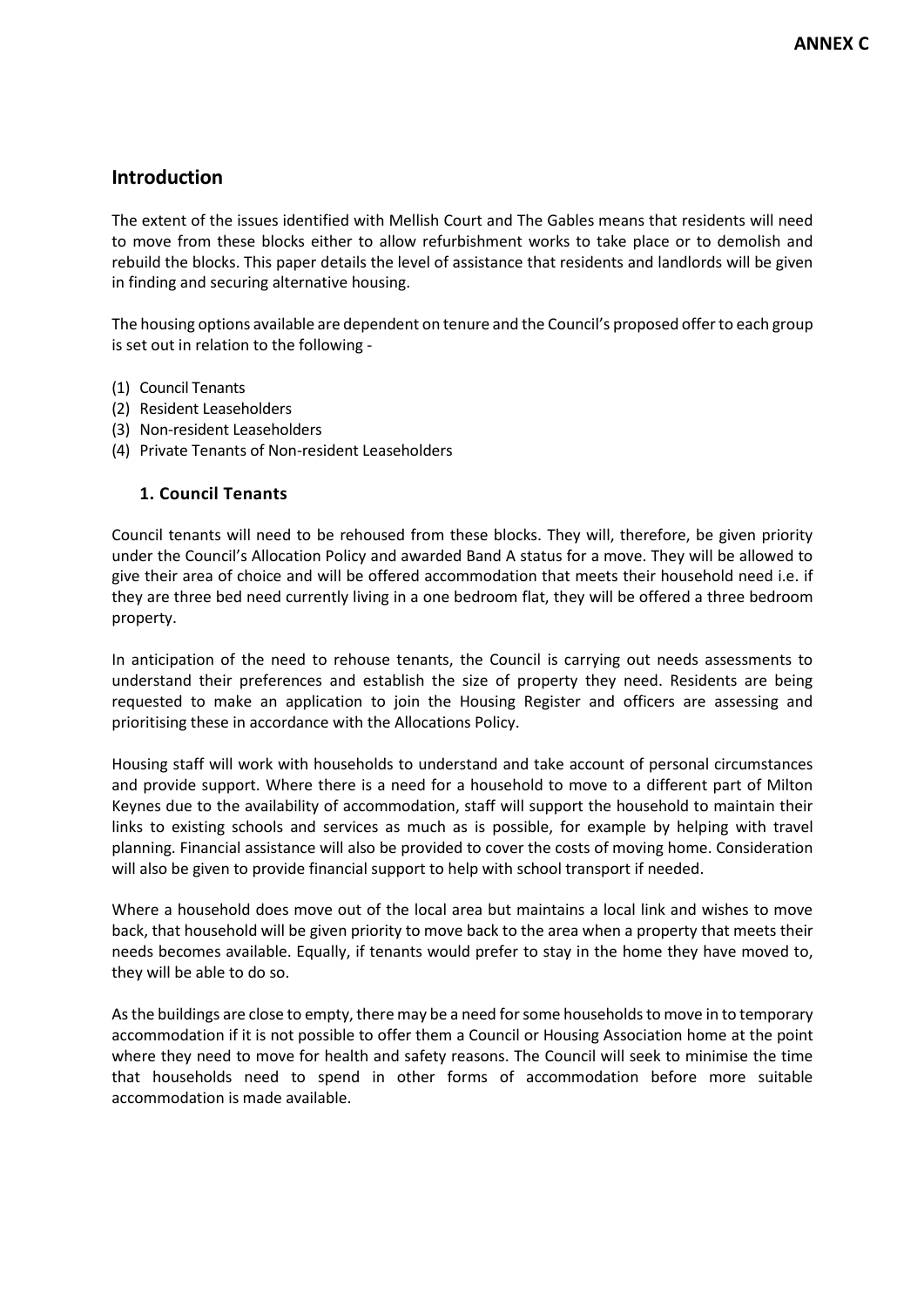#### **Housing Offer**

Once the housing need and preferences have been established, we will then seek to find a new home, which meets their housing need and where possible the household's preferences. A total of three offers of a suitable new home will be made. However, there may be occasions where a household's preferences cannot be met in the timescale required by the health and safety led rehousing process. In this event, the Council will make a decision around the suitability of the final offer of a new home and there will not be an opportunity to appeal this decision. However, all tenants will have a Right to Return to the estate as set out below.

A housing offer will be made based on the household composition as at 3 September 2020. If the household composition has changed since this time, additional checks will need to be made to verify occupancy to confirm that any additional people are part of the household, which will usually require the address at Mellish or The Gables being their principal home for the previous 12 months.

Although the Council will seek to rehouse households according to their needs, larger households who require larger homes may need to temporarily move into smaller properties if properties with the required number of bedrooms do not become available within a reasonable timescale. These families will be given the highest priority to move to an appropriate size home when a suitable home becomes available which is not needed to rehouse other households from the affected blocks. The current housing needs assessment data indicates the prevailing need from both blocks is for one and two bedroom properties.

Those who are currently under-occupying their home will be able to move under the Under-Occupation Scheme. Under-occupation payments will also be made for any bedrooms relinquished.

#### **Right to Return**

It is proposed that tenants required to move from the area will have a right to return when suitable property becomes available to meet their needs. Tenants who do wish to return may need to wait for a suitable property to become vacant or for a property to become available in a newly built block if and when those are approved and built. It is proposed that those wishing to return will receive one offer of a home suitable to their housing need at that time, and unreasonable refusal of this will be deemed to end their Right to Return. Residents can return to their original home if the Council decides to undertake the refurbishment works. In both cases, only one home loss payment will be made when the household moves out of the tower block, however, reasonable disturbance payments will be paid to facilitate both the initial move and subsequent return.

#### **Local Lettings Plan**

In order to meet the Right to Return for any new homes that are built, a Local Lettings Plan is proposed to ensure that future lets on the sites are prioritised for tenants from Mellish Court and The Gables who have had to move out of Bletchley or Wolverton due to the refurbishment/redevelopment and who wish to return.

It is proposed that properties will be offered to households in the following order of priority -

- 1. Tenants from the blocks with children in local schools.
- 2. Tenants from the blocks that receive support from family living in the local area.
- 3. All other tenants from the blocks.